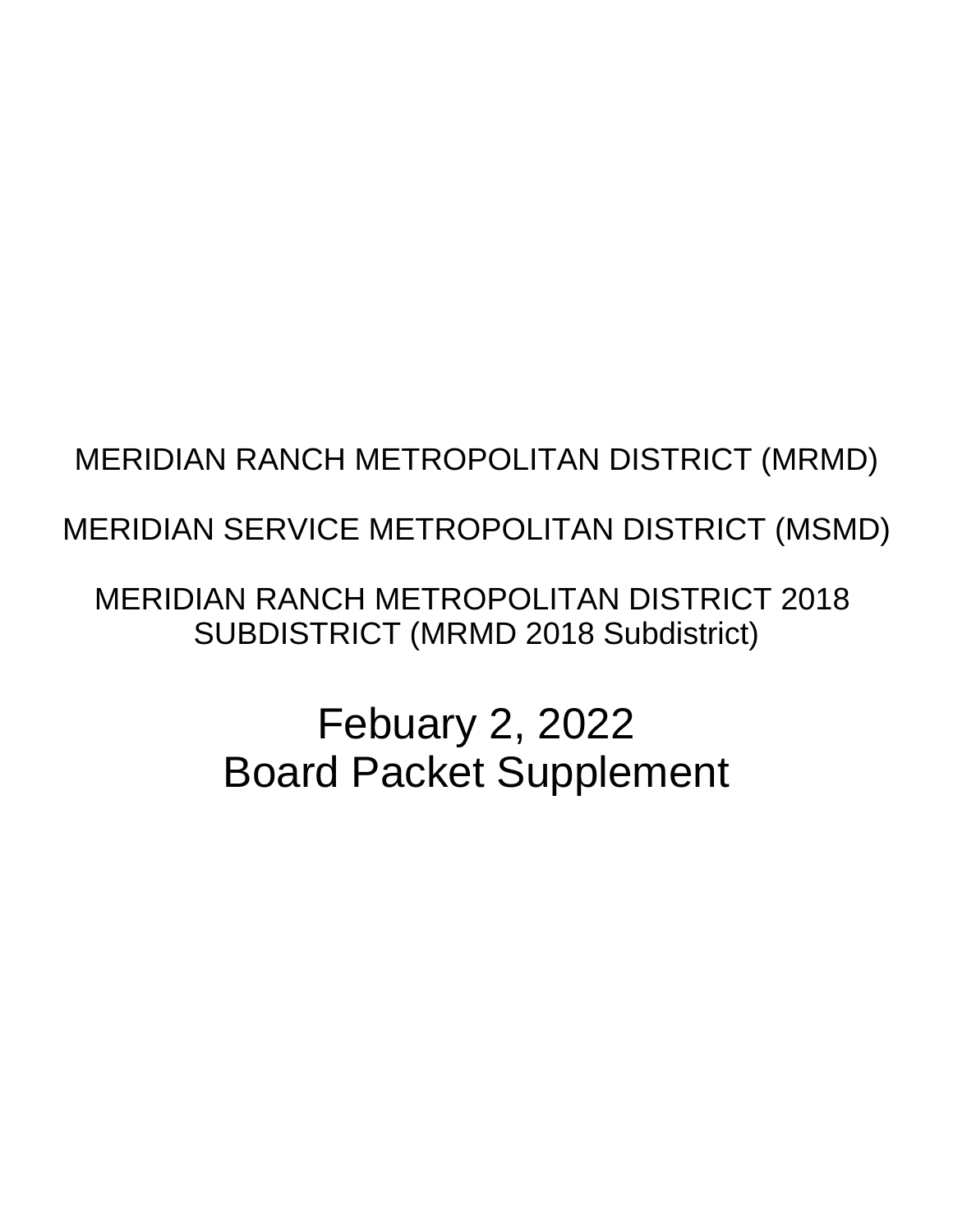## **MERIDIAN SERVICE METROPOLITAN DISTRICT CASH POSITION SUMMARY For the Period Ended December 31, 2021 Adjusted as of January 30, 2021**

|                                                                    | <b>CHECKING</b><br><b>Wells Fargo</b> |
|--------------------------------------------------------------------|---------------------------------------|
| <b>Account Activity Item Description</b>                           |                                       |
| Cash balance at end of period                                      | \$<br>2,141,622                       |
| January activity:                                                  |                                       |
| Utility billing from residents                                     | 332,487                               |
| <b>Recreation Center fees</b><br>Tap fees and meter fees (In)      | 10,980<br>385,775                     |
| Tap fees transferred to MRMD (Out)                                 | (462,000)                             |
| El Paso County Collection of Deliquent Accounts                    | 419                                   |
| <b>Hydrant &amp; Temp License Deposits</b>                         | 1,000                                 |
| AT&T, Falcon Freedom Days and reimbursements                       | 1,553                                 |
| Payroll                                                            | (138, 312)                            |
| Reimb from Zions Bank for 2/22 CMD Pmt<br><b>Reserve Transfers</b> | 351,620<br>(18, 536)                  |
|                                                                    |                                       |
| January checks and payments                                        |                                       |
| Operations incl. interim checks                                    | (377,093)                             |
| Interest, fees and returned checks                                 | (1,646)                               |
| Sub-total                                                          | 2,227,867                             |
| February 2nd payment Estimate                                      | (220,000)                             |
|                                                                    |                                       |
| <b>Adjusted balance</b>                                            | \$<br>2,007,867                       |
| Less restricted funds as of January 31, 2021:                      |                                       |
| <b>Conservation Trust Funds</b>                                    | 38,204                                |
| 5% Reserve Fund                                                    | (16, 685)                             |
| Sewer Reserve Fund                                                 | (6, 250)                              |
| <b>Capital Project Funds</b><br><b>Rate Stabilization Fund</b>     | (789, 899)<br>16,250                  |
| <b>Capital TDS</b>                                                 | 4,446                                 |
|                                                                    |                                       |
| <b>Adjusted Unrestricted Balance</b>                               | \$<br>1,253,933                       |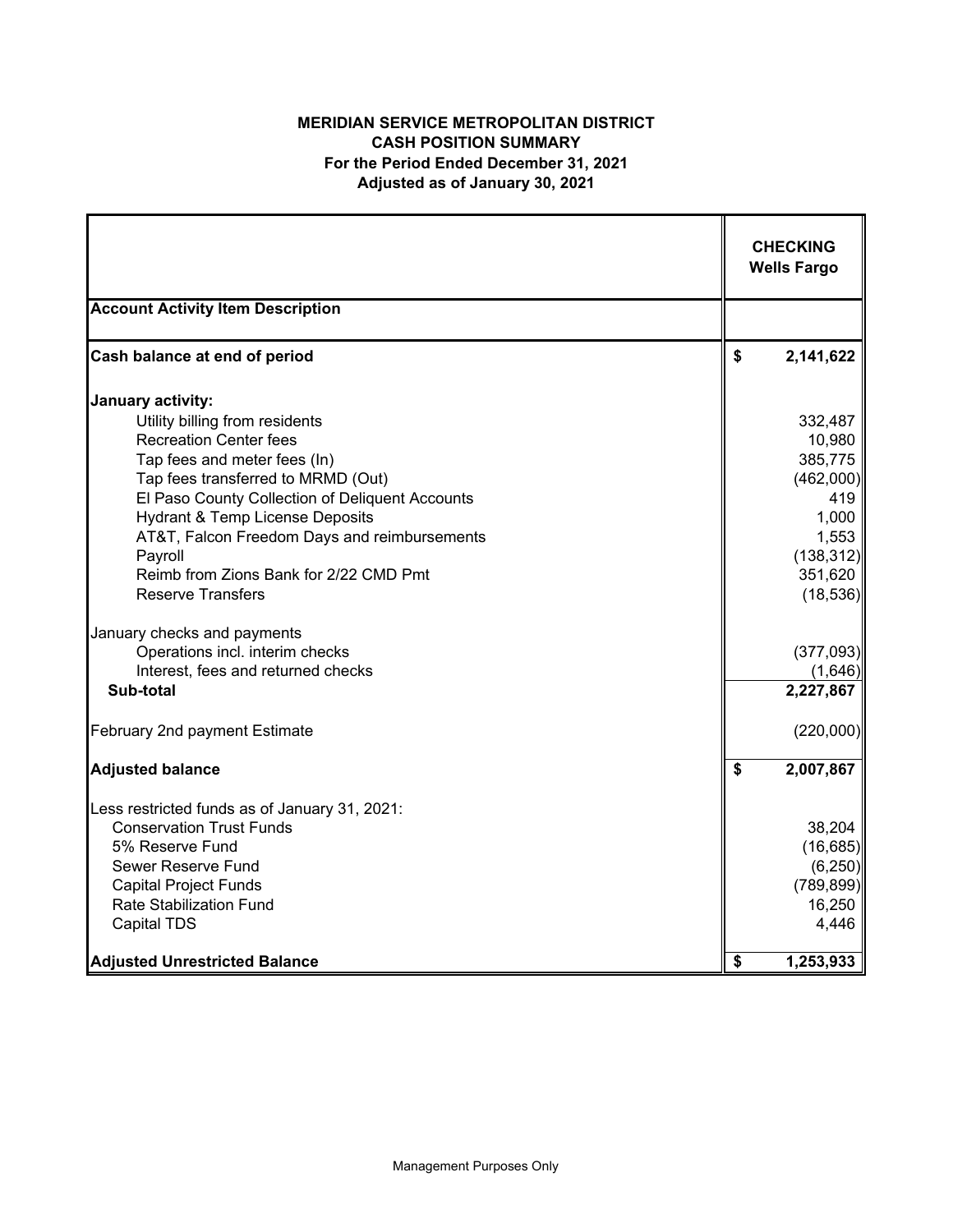#### **MERIDIAN SERVICE METROPOLITAN DISTRICT CASH POSITION RECONCILED TO GENERAL LEDGER For the Period Ended December 31, 2021 Adjusted as of January 30, 2021 CASH POSITION SUMMARY**

|                                                 |                                |                               |                          |                                    |                          | <b>INVESTMENTS</b>         |                                        |                                              |                                           |                                     |
|-------------------------------------------------|--------------------------------|-------------------------------|--------------------------|------------------------------------|--------------------------|----------------------------|----------------------------------------|----------------------------------------------|-------------------------------------------|-------------------------------------|
|                                                 |                                |                               |                          |                                    |                          | <b>ColoTrust Plus/Edge</b> |                                        |                                              |                                           |                                     |
|                                                 | Checking<br><b>Wells Fargo</b> | Payroll<br><b>Wells Fargo</b> | <b>Petty Cash</b>        | Conservation<br><b>Trust Funds</b> | 5% Reserve               | Sewer<br>Reserve (\$2)     | <b>Capital Project</b><br><b>Funds</b> | Rate<br><b>Stabilization</b><br><b>Funds</b> | <b>Bank of San</b><br>Juan<br>Loan 'Funds | <b>TOTAL ALL</b><br><b>ACCOUNTS</b> |
| <b>Account Activity Item Description</b>        |                                |                               |                          |                                    |                          |                            |                                        |                                              |                                           |                                     |
| Cash balance at end of period                   | 2,141,622                      |                               | 384                      | 38,166                             | 2,097,495                | 386,204                    | 5,670,224                              | 650.902                                      | 828,244                                   | 11,813,241                          |
| January activity:                               |                                |                               |                          |                                    |                          |                            |                                        |                                              |                                           |                                     |
| Utility billing from residents                  | 332,487                        | $\blacksquare$                |                          |                                    |                          |                            |                                        |                                              |                                           | 332,487                             |
| <b>Recreation Center fees</b>                   | 10,980                         | $\ddot{\phantom{1}}$          |                          |                                    |                          |                            |                                        |                                              |                                           | 10,980                              |
| Tap fees and meter fees (In)                    | 385,775                        | $\overline{\phantom{a}}$      |                          |                                    |                          |                            |                                        |                                              |                                           | 385,775                             |
| Tap fees transferred to MRMD (Out)              | (462,000)                      |                               |                          |                                    |                          |                            |                                        |                                              |                                           | (462,000)                           |
| El Paso County Collection of Deliquent Accounts | 419                            |                               |                          |                                    |                          |                            |                                        |                                              |                                           | 419                                 |
| Hydrant & Temp License Deposits                 | 1,000                          |                               |                          |                                    |                          |                            |                                        |                                              |                                           | 1,000                               |
| AT&T, Falcon Freedom Days and reimbursements    | 1,553                          |                               |                          |                                    |                          |                            |                                        |                                              |                                           | 1,553                               |
| Payroll                                         | (138, 312)                     |                               |                          |                                    |                          |                            |                                        |                                              |                                           | (138, 312)                          |
| Reimb from Zions Bank for 2/22 CMD Pmt          | 351,620                        |                               |                          |                                    |                          |                            |                                        |                                              | (351, 620)                                | (0)                                 |
| <b>Reserve Transfers</b>                        | (18, 536)                      |                               |                          |                                    | $\overline{\phantom{a}}$ | 18,536                     |                                        |                                              |                                           |                                     |
| January checks and payments                     |                                |                               |                          |                                    |                          |                            |                                        |                                              |                                           |                                     |
| Operations incl. interim checks                 | (377,093)                      | $\overline{\phantom{a}}$      | $\overline{\phantom{a}}$ |                                    | $\overline{\phantom{a}}$ | $\overline{\phantom{a}}$   |                                        |                                              | $\overline{\phantom{a}}$                  | (377,093)                           |
| Interest, fees and returned checks              | (1,646)                        | ٠                             |                          |                                    |                          |                            |                                        |                                              |                                           | (1,646)                             |
| Sub-total                                       | 2,227,867                      | $\overline{a}$                | 384                      | 38,166                             | 2,097,495                | 404,740                    | 5,670,224                              | 650,902                                      | 476,624                                   | 11,566,402                          |
| February 2nd payment Estimate                   | (220,000)                      | $\overline{\phantom{a}}$      | ٠                        |                                    | ٠                        |                            |                                        |                                              |                                           | (220,000)                           |
| <b>Adjusted balance</b>                         | 2,007,867                      |                               | 384                      | 38,166                             | 2,097,495                | 404,740                    | 5,670,224                              | 650,902                                      | 476,624                                   | 11,346,402                          |
| Less restricted funds as of January 31, 2021:   |                                |                               |                          |                                    |                          |                            |                                        |                                              |                                           |                                     |
| Petty Cash                                      | ٠                              | $\blacksquare$                | (384)                    |                                    | ٠                        |                            |                                        |                                              | $\overline{\phantom{a}}$                  | (384)                               |
| <b>Conservation Trust Funds</b>                 | 38,204                         | $\blacksquare$                |                          | (38, 166)                          |                          |                            |                                        |                                              |                                           | 38                                  |
| 5% Reserve Fund                                 | (16, 685)                      | $\blacksquare$                | $\overline{\phantom{a}}$ | $\overline{\phantom{a}}$           | (2,097,495)              |                            |                                        |                                              | $\overline{\phantom{a}}$                  | (2, 114, 180)                       |
| Sewer Reserve Fund                              | (6, 250)                       |                               |                          | $\overline{\phantom{0}}$           |                          | (404, 740)                 |                                        |                                              |                                           | (410,990)                           |
| <b>Capital Project Funds</b>                    | (789, 899)                     |                               |                          |                                    |                          |                            | (5,670,224)                            |                                              | $\overline{\phantom{a}}$                  | (6,460,123)                         |
| Rate Stabilization Fund                         | 16,250                         |                               |                          |                                    |                          |                            |                                        | (650, 902)                                   |                                           | (634, 652)                          |
| Capital TDS                                     | 4,446                          | $\blacksquare$                | $\overline{\phantom{a}}$ | ٠                                  | $\blacksquare$           |                            |                                        |                                              | (476, 624)                                | (472, 178)                          |
| Unrestricted cash balance                       | $\frac{1}{2}$ 1,253,933 \$     | $\sim$                        | <b>S</b><br>$\sim$       | \$<br>$\sim$                       | ∣\$<br>$\sim$            | \$<br>$\sim$               | \$<br>$\sim$                           | ll \$<br>$\sim$                              | \$<br>$\sim$                              | 1,253,933<br>\$                     |

Note: Additional investment accounts can be used for extraordinary expenditures.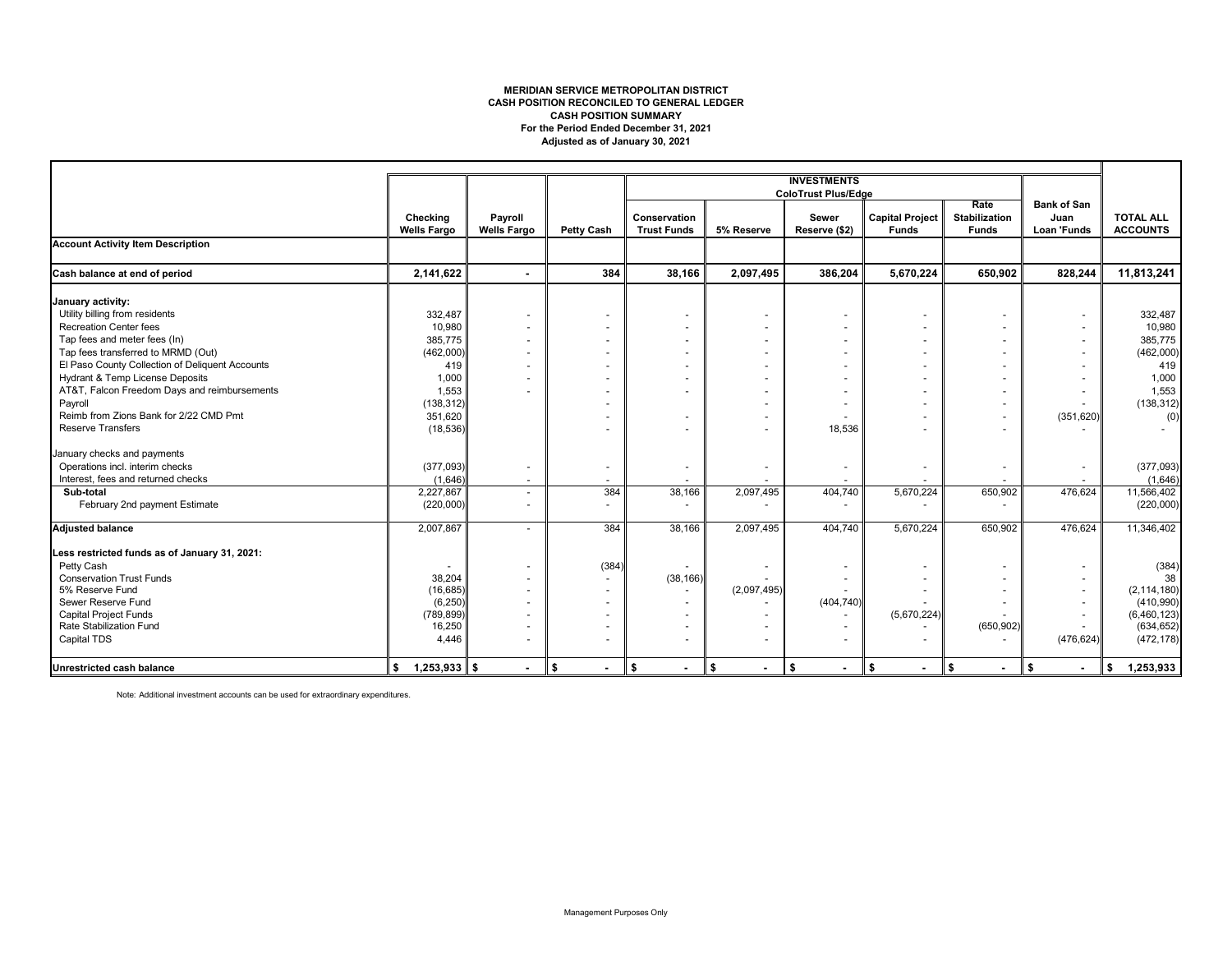#### **Meridian Service Metropolitan District Statement of Revenues, Expenses and Change in Fund Balance Budget vs. Actual - Accrual Basis SUMMARY OF ALL FUNDS For the One Month and Twelve Months Ended December 31, 2021**

|                                                                          |                          |                         |                                       | Variance      |              |
|--------------------------------------------------------------------------|--------------------------|-------------------------|---------------------------------------|---------------|--------------|
|                                                                          | Month of                 |                         | Adopted 2021 Over (Under) % of Budget |               |              |
|                                                                          | Dec 2021                 | <b>YTD Actual</b>       | Budget                                | <b>Budget</b> | (100.0% YTD) |
| <b>REVENUES</b>                                                          |                          |                         |                                       |               |              |
| General Revenue - Fund 10                                                | \$1,553                  | \$284,999               | \$284,997                             | \$2           | 100.0%       |
| Parks/Grounds Revenue - Fund 15                                          | 94,556                   | 1,105,465               | 1,107,175                             | (1,710)       | 99.8%        |
| Rec Center Revenue - Fund 16                                             | 164,701                  | 1,940,671               | 1,925,700                             | 14,971        | 100.8%       |
| Water Revenue - Fund 40                                                  | 217,088                  | 3,119,365               | 3,011,134                             | 108,231       | 103.6%       |
| Sewer Revenue - Fund 50                                                  | 152,256                  | 3,285,437               | 3,384,990                             | (99, 553)     | 97.1%        |
| <b>Billing Fees</b>                                                      | 10,570                   | 71,800                  | 64,350                                | 7,450         | 111.6%       |
| <b>Grant Revenue</b>                                                     | 12,861                   | 53,276                  | 60,272                                | (6,996)       | 88.4%        |
| <b>Development Inspection Fees</b>                                       |                          | 69,625                  | 69,626                                | (1)           | 100.0%       |
| <b>Interest Income</b>                                                   | 991                      | 60,694                  | 59,435                                | 1,259         | 102.1%       |
| <b>Miscellaneous Income</b>                                              | 8,129                    | 22,872                  | 11,895                                | 10,977        | 192.3%       |
| <b>TOTAL REVENUES</b>                                                    | 662,705                  | 10,014,204              | 9,979,574                             | 34,630        | 100.3%       |
| <b>EXPENSES</b>                                                          |                          |                         |                                       |               |              |
| <b>Fund &amp; General Expenses</b>                                       |                          |                         |                                       |               |              |
| General & Admin. Expense                                                 | 50,385                   | 1,145,444               | 1,163,877                             | (18, 433)     | 98.4%        |
| <b>Personnel Expenses</b>                                                | 293,867                  | 2,018,372               | 2,181,241                             | (162, 869)    | 92.5%        |
| Parks/Grounds Expense - Fund 15                                          | 26,674                   | 376,367                 | 427,500                               | (51, 133)     | 88.0%        |
| <b>MRRC Expense - Fund 16</b>                                            | 31,210                   | 274,272                 | 358,050                               | (83, 778)     | 76.6%        |
| Water Expense - Fund 40                                                  | 50,444                   | 354,700                 | 355,100                               | (400)         | 99.9%        |
| Sewer Expense - Fund 50                                                  | 72,970                   | 672,227                 | 771,000                               | (98, 773)     | 87.2%        |
| <b>General Operating Expenses</b>                                        | 74,731                   | 1,039,118               | 1,014,706                             | 24,412        | 102.4%       |
| <b>TABOR Emergency Reserve 3%</b>                                        | $\overline{\phantom{a}}$ |                         | 8,560                                 | (8,560)       |              |
| <b>TOTAL Fund &amp; General Expenses</b>                                 | 600,281                  | 5,880,500               | 6,280,034                             | (399,534)     | 93.6%        |
| <b>Capital Expenses</b>                                                  |                          |                         |                                       |               |              |
| <b>Capital Expense - Other</b>                                           |                          | 116,292                 | 116,301                               | (9)           | 100.0%       |
| Capital Expense P&G Fund 15                                              |                          | 300,000                 | 300,000                               |               | 100.0%       |
| <b>Capital Expense MRRC Fund 16</b>                                      |                          | 11,647                  | 13,000                                | (1, 353)      | 89.6%        |
| Capital Expense Water Fund 40                                            | 345,643                  | 3,879,195               | 3,963,115                             | (83, 920)     | 97.9%        |
| <b>Capital Expense Sewer Fund 50</b>                                     | 110,803                  | 622,182                 | 816,000                               | (193, 818)    | 76.2%        |
| Capital Outlay - Vehicle                                                 |                          | 109,422                 | 146,500                               | (37,078)      | 74.7%        |
| <b>TOTAL Capital Expenses</b>                                            | 456,446                  | 5,038,739               | 5,354,916                             | (316,177)     | 94.1%        |
| <b>TOTAL EXPENSES</b>                                                    | 1,056,726                | 10,919,238              | 11,634,950                            | (715,712)     | 93.8%        |
| <b>EXCESS REVENUES OVER (UNDER) EXPENSES</b>                             | (394, 021)               | (905, 035)              | (1,655,376)                           | 750,341       |              |
| <b>Other Financing Sources (Uses)</b>                                    |                          |                         |                                       |               |              |
| <b>Tap Fees Received</b>                                                 | 493,000                  | 4,510,500               | 4,334,500                             | 176,000       | 104.1%       |
| <b>Tap Fees Transferred to MRMD</b>                                      | (620,000)                | (3,964,500)             | (3,785,000)                           | (179, 500)    | 104.7%       |
| <b>Contributions to Other Gov'ts</b>                                     |                          | (73, 492)               | (73, 492)                             |               | 100.0%       |
| <b>Transfer from (to) Other Funds</b>                                    |                          | (572, 568)              | (572, 048)                            | (520)         | 100.1%       |
| <b>Emergency Reserve (5%)</b>                                            | (1,925,413)<br>1,556,704 | 565,002                 | 565,000                               | 2             | 100.0%       |
| Emergency Reserve (\$2) - Sewer                                          | 374,125                  | 72,566                  | 72,048                                | 518           | 100.7%       |
| <b>Rate Stabilization Reserve</b>                                        |                          | (65,000)                |                                       |               |              |
|                                                                          | (5, 417)                 |                         | (65,000)                              |               | 100.0%       |
| <b>TOTAL Other Financing Sources (Uses)</b>                              | (127,000)                | 472,508                 | 476,008                               | (3,500)       | 99.3%        |
| NET CHANGE IN FUND BALANCE                                               | (5521, 021)              | (\$432,527)             | (\$1,179,368)                         | \$746,841     |              |
| <b>BEGINNING FUND BALANCE**</b>                                          |                          | 13,008,409              |                                       |               |              |
| <b>ENDING FUND BALANCE</b>                                               |                          | \$12,575,882            |                                       |               |              |
|                                                                          |                          |                         |                                       |               |              |
| <b>Operating Capital Fund Balance</b>                                    |                          | 9,439,117               |                                       |               |              |
| <b>Emergency Reserve Fund Balance 5%</b>                                 |                          | 2,097,141               |                                       |               |              |
| Sewer Reserve Fund Balance \$2<br><b>Rate Stabilization Fund Balance</b> |                          | 404,624                 |                                       |               |              |
| <b>Total Fund Balance</b>                                                |                          | 635,000<br>\$12,575,882 |                                       |               |              |
|                                                                          |                          |                         |                                       |               |              |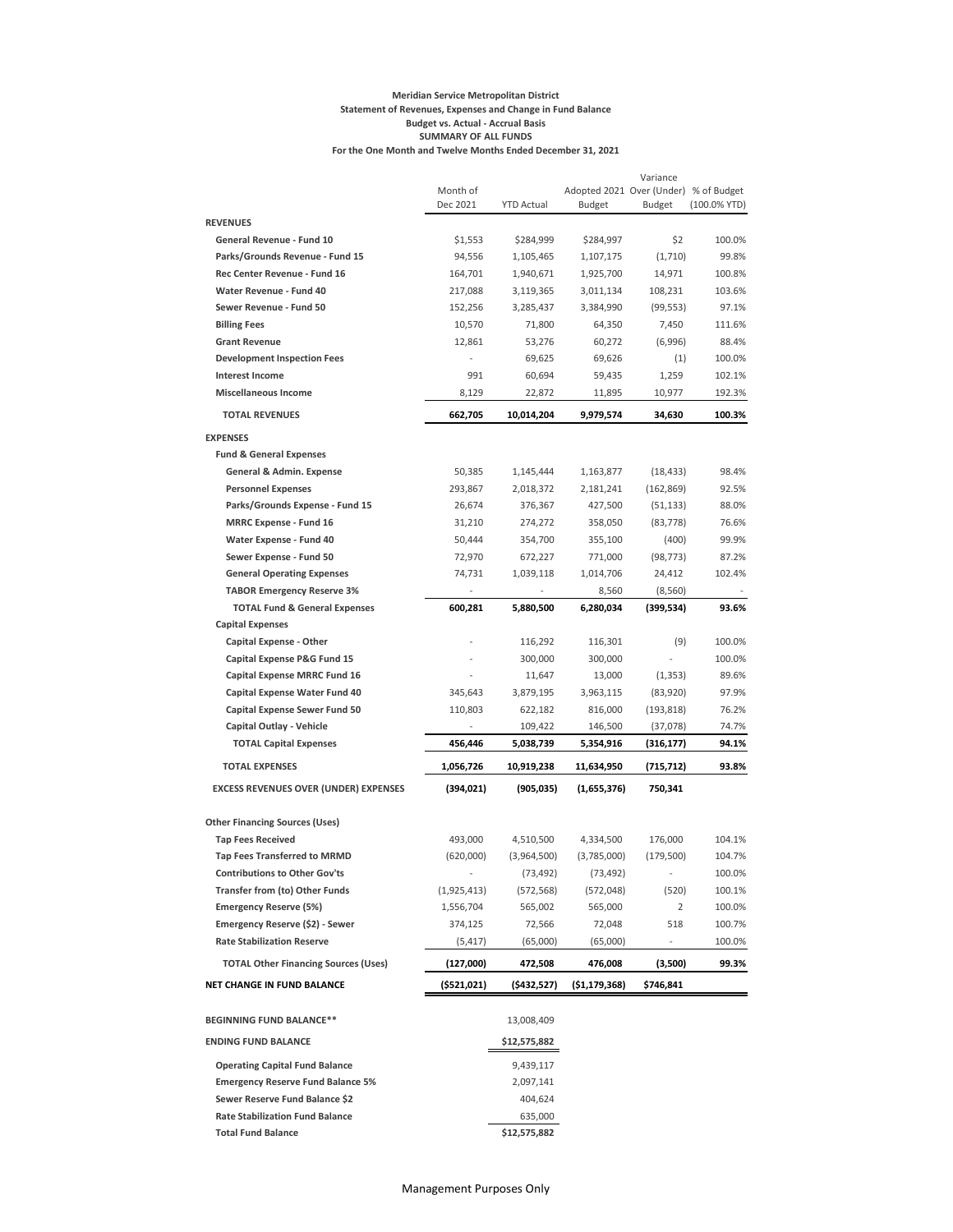### **Meridian Service Metropolitan District Statement of Revenues, Expenses and Change in Fund Balance Budget vs. Actual - Accrual Basis General Fund For the One Month and Twelve Months Ended December 31, 2021**

|                                          |                          |                   |             | Variance                 | % of Budget |
|------------------------------------------|--------------------------|-------------------|-------------|--------------------------|-------------|
|                                          | Month of                 |                   | Adopted     | Over (Under)             | $(100.0\%$  |
|                                          | Dec 2021                 | <b>YTD Actual</b> | 2021 Budget | <b>Budget</b>            | YTD)        |
| <b>REVENUES</b>                          |                          |                   |             |                          |             |
| <b>IGA - Meridian Ranch</b>              | $\blacksquare$           | \$260,000         | \$260,000   |                          | 100.0%      |
| <b>AT&amp;T Lease</b>                    | 1,553                    | 18,117            | 18,117      |                          | 100.0%      |
| <b>MSMD Office Sub-Lease</b>             |                          | 6,882             | 6,880       | $\overline{2}$           | 100.0%      |
| <b>Grant Revenue</b>                     |                          | 2,227             | 240         | 1,987                    | 927.9%      |
| <b>Interest Income</b>                   | 171                      | 799               | 860         | (61)                     | 92.9%       |
| <b>Miscellaneous Income</b>              | 309                      | 1,372             | 165         | 1,207                    | 831.7%      |
| <b>TOTAL REVENUES</b>                    | 2,033                    | 289,397           | 286,262     | 3,135                    | 101.1%      |
| <b>EXPENSES</b>                          |                          |                   |             |                          |             |
| <b>Accounting</b>                        | $\overline{\phantom{a}}$ | 41                | 100         | (59)                     | 40.8%       |
| <b>Audit</b>                             |                          | 18,342            | 20,000      | (1,658)                  | 91.7%       |
| <b>Payroll &amp; HR Services</b>         | 7,554                    | 52,741            | 49,000      | 3,741                    | 107.6%      |
| <b>Engineering/Consulting</b>            | $\overline{\phantom{a}}$ | 1,668             | 1,700       | (32)                     | 98.1%       |
| Legal                                    | 5,796                    | 86,467            | 95,000      | (8,533)                  | 91.0%       |
| <b>Personnel Expenses</b>                | 4,404                    | 26,062            | 27,350      | (1, 288)                 | 95.3%       |
| <b>Copier - Contract Expenses</b>        | $\overline{\phantom{a}}$ | 1,082             | 2,500       | (1, 418)                 | 43.3%       |
| IT/Computer/Software                     | $\overline{\phantom{a}}$ | 2,070             | 3,500       | (1,430)                  | 59.1%       |
| <b>Rent - Shared</b>                     | 3,663                    | 43,369            | 44,000      | (631)                    | 98.6%       |
| <b>Telephone &amp; Internet</b>          | 841                      | 10,356            | 10,550      | (194)                    | 98.2%       |
| <b>Utilities</b>                         | 555                      | 6,604             | 6,800       | (196)                    | 97.1%       |
| <b>Supplies</b>                          | 468                      | 3,985             | 4,500       | (515)                    | 88.6%       |
| <b>Licenses, Certs &amp; Memberships</b> | $\overline{\phantom{a}}$ | 849               | 1,000       | (151)                    | 84.9%       |
| <b>Subscriptions</b>                     | $\sim$                   | 64                | 250         | (186)                    | 25.8%       |
| <b>Bank Charges</b>                      |                          | 138               | 140         | (2)                      | 98.6%       |
| <b>Public Information</b>                |                          | 332               | 500         | (168)                    | 66.4%       |
| <b>Meals &amp; Entertainment</b>         | 2,877                    | 4,440             | 5,700       | (1,260)                  | 77.9%       |
| <b>Miscellaneous Expense</b>             | 376                      | 858               | 1,000       | (142)                    | 85.8%       |
| <b>COVID Expense</b>                     |                          | 240               | 240         | $\overline{\phantom{a}}$ | 100.0%      |
| Insurance                                | 345                      | 4,343             | 4,415       | (72)                     | 98.4%       |
| <b>Vehicle, Equipment &amp; Travel</b>   | 244                      | 3,913             | 4,550       | (637)                    | 86.0%       |
| <b>TABOR Emergency Reserve 3%</b>        | $\overline{\phantom{a}}$ |                   | 8,560       | (8, 560)                 |             |
| <b>TOTAL EXPENSES</b>                    | 27,124                   | 267,965           | 291,355     | (23, 390)                | 92.0%       |
| <b>NET CHANGE IN FUND BALANCE</b>        | ( \$25,091)              | \$21,432          | (\$5,093)   | \$26,525                 |             |
| <b>BEGINNING FUND BALANCE**</b>          |                          | 67,344            |             |                          |             |
| <b>ENDING FUND BALANCE</b>               |                          | \$88,776          |             |                          |             |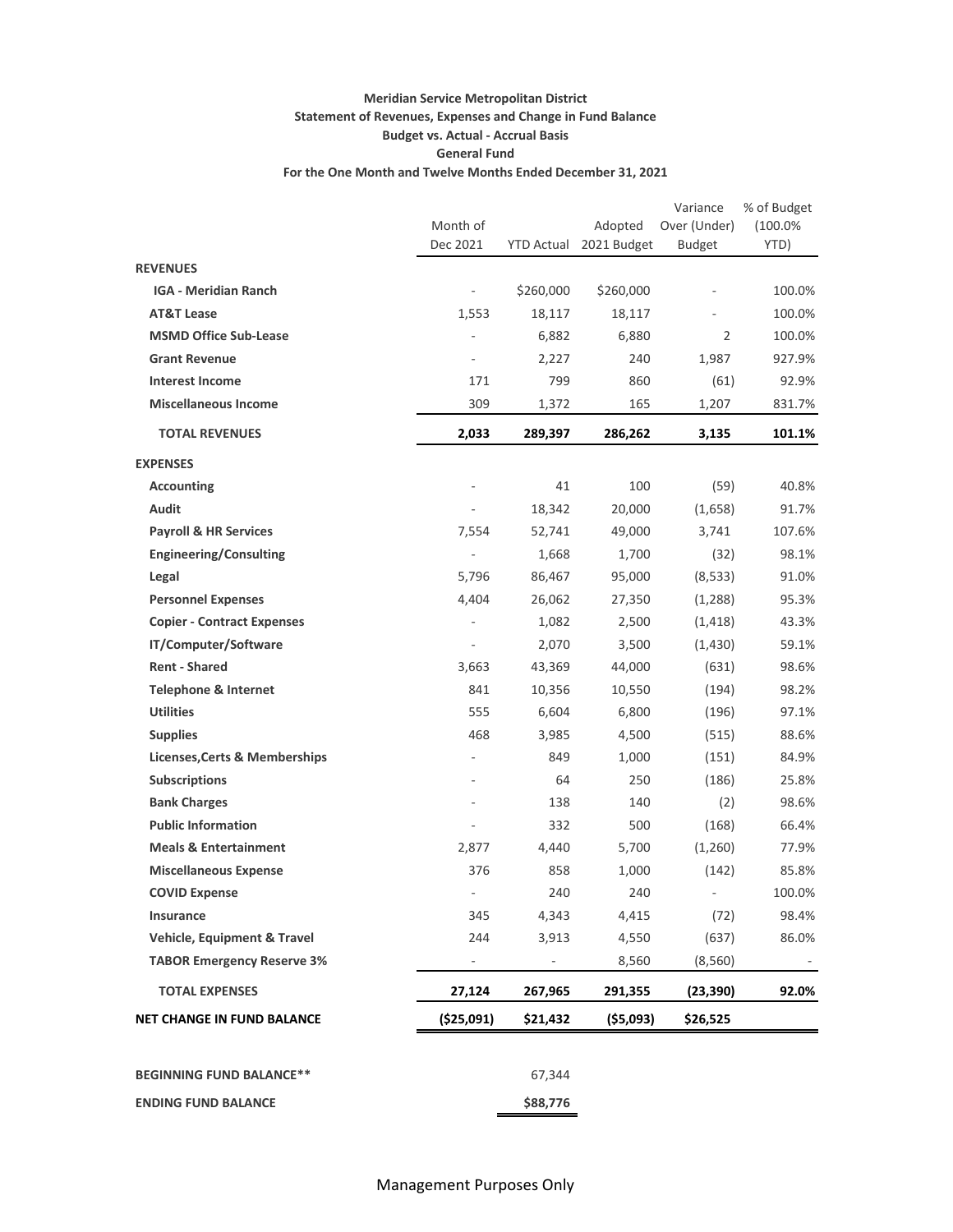### **Meridian Service Metropolitan District Statement of Revenues, Expenses and Change in Fund Balance Budget vs. Actual - Accrual Basis Parks & Grounds Fund For the One Month and Twelve Months Ended December 31, 2021**

|                                              |                      |           |                                   | Variance          |                 |
|----------------------------------------------|----------------------|-----------|-----------------------------------|-------------------|-----------------|
|                                              |                      |           |                                   | Over              | % of Budget     |
|                                              | Month of<br>Dec 2021 |           | Adopted<br>YTD Actual 2021 Budget | (Under)<br>Budget | (100.0%<br>YTD) |
| <b>REVENUES</b>                              |                      |           |                                   |                   |                 |
| <b>Parks &amp; Grounds Fees</b>              | \$79,186             | \$925,921 | \$927,150                         | (51, 229)         | 99.9%           |
| <b>Street Lighting Fees</b>                  | 15,370               | 179,544   | 180,025                           | (481)             | 99.7%           |
| <b>Billing Fees</b>                          | 2,530                | 17,837    | 17,850                            | (13)              | 99.9%           |
| <b>Grant Revenue</b>                         | 12,861               | 51,017    | 35,000                            | 16,017            | 145.8%          |
| <b>Interest Income</b>                       | 6                    | 75        | $\overline{\phantom{a}}$          | 75                |                 |
| <b>Miscellaneous Income</b>                  | 1,171                | 2,987     |                                   | 2,987             |                 |
| <b>TOTAL REVENUES</b>                        | 111,124              | 1,177,382 | 1,160,025                         | 17,357            | 101.5%          |
| <b>EXPENSES</b>                              |                      |           |                                   |                   |                 |
| General & Admin. Expense                     |                      |           |                                   |                   |                 |
| Accounting                                   |                      | 154       | 4,550                             | (4,396)           | 3.4%            |
| <b>Customer Billing Services</b>             | 1,879                | 22,556    | 11,040                            | 11,516            | 204.3%          |
| <b>Engineering/Consulting</b>                |                      | 6,321     | 3,500                             | 2,821             | 180.6%          |
| Legal                                        |                      | 117       | 2,500                             | (2, 383)          | 4.7%            |
| <b>Personnel Expenses</b>                    | 27,656               | 171,598   | 246,875                           | (75, 277)         | 69.5%           |
| <b>General Operations - Admin</b>            | 427                  | 9,971     | 9,900                             | 71                | 100.7%          |
| <b>TOTAL General &amp; Admin. Expense</b>    | 29,961               | 210,718   | 278,365                           | (67, 647)         | 75.7%           |
| <b>Operating Expense</b>                     |                      |           |                                   |                   |                 |
| Landscape Repair & Maint.                    | 25,759               | 365,309   | 364,500                           | 809               | 100.2%          |
| Hardscape Repair & Maint.                    | 513                  | 548       | 21,000                            | (20, 452)         | 2.6%            |
| Park Maint.                                  | 401                  | 9,860     | 27,000                            | (17, 140)         | 36.5%           |
| Pond Maint.                                  |                      | 651       | 15,000                            | (14, 349)         | 4.3%            |
| <b>Utilities</b>                             | 14,752               | 180,327   | 171,350                           | 8,977             | 105.2%          |
| Insurance                                    | 1,308                | 16,737    | 12,360                            | 4,377             | 135.4%          |
| Vehicle, Equipment & Travel                  | 185                  | 10,233    | 15,000                            | (4, 767)          | 68.2%           |
| <b>TOTAL Operating Expense</b>               | 42,919               | 583,665   | 626,210                           | (42, 545)         | 93.2%           |
| Capital Outlay - Vehicle                     |                      | 48,329    | 58,900                            | (10,571)          | 82.1%           |
| <b>TOTAL EXPENSES</b>                        | 72,880               | 842,711   | 963,475                           | (120, 764)        | 87.5%           |
| <b>EXCESS REVENUES OVER (UNDER) EXPENSES</b> | 38,244               | 334,671   | 196,550                           | 138,121           |                 |
| <b>Other Financing Sources (Uses)</b>        |                      |           |                                   |                   |                 |
| <b>Transfer from (to) Other Funds</b>        |                      |           |                                   |                   |                 |
| <b>Transfer from (to) Capital</b>            | (25,000)             | (300,000) | (300,000)                         |                   | 100.0%          |
| <b>TOTAL Transfer from (to) Other Funds</b>  | (25,000)             | (300,000) | (300,000)                         |                   | 100.0%          |
| <b>TOTAL Other Financing Sources (Uses)</b>  | (25,000)             | (300,000) | (300,000)                         |                   | 100.0%          |
| <b>NET CHANGE IN FUND BALANCE</b>            | \$13,244             | \$34,671  | (\$103,450)                       | \$138,121         |                 |
|                                              |                      |           |                                   |                   |                 |
| <b>BEGINNING FUND BALANCE**</b>              |                      | 438,423   |                                   |                   |                 |
| <b>ENDING FUND BALANCE</b>                   |                      | \$473,094 |                                   |                   |                 |
| <b>Operating Capital Fund Balance</b>        |                      | 318,090   |                                   |                   |                 |
| <b>Emergency Reserve Fund Balance 5%</b>     |                      | 145,004   |                                   |                   |                 |
| <b>Rate Stabilization Fund Balance</b>       |                      | 10,000    |                                   |                   |                 |
| <b>Total Fund Balance</b>                    |                      | \$473,094 |                                   |                   |                 |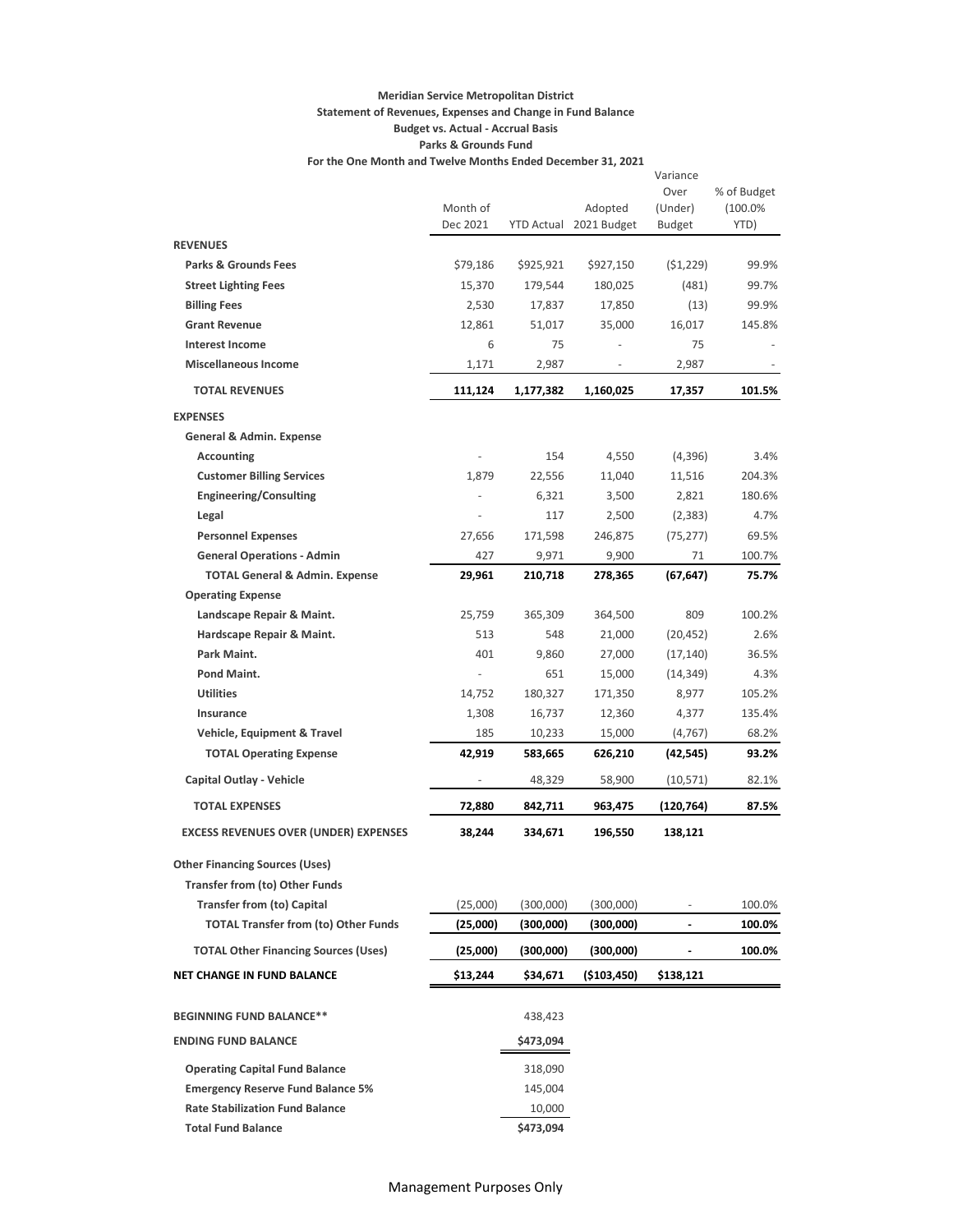#### **Meridian Service Metropolitan District Statement of Revenues, Expenses and Change in Fund Balance Budget vs. Actual - Accrual Basis Recreation Center Fund For the One Month and Twelve Months Ended December 31, 2021**

|                                                                   |                          |                   |                   | Variance     | % of Budget      |
|-------------------------------------------------------------------|--------------------------|-------------------|-------------------|--------------|------------------|
|                                                                   | Month of<br>Dec 2021     |                   | Adopted           | Over (Under) | (100.0%<br>YTD)  |
| <b>REVENUES</b>                                                   |                          | <b>YTD Actual</b> | 2021 Budget       | Budget       |                  |
| <b>Recreation Center Service Fees</b>                             | \$154,206                | \$1,799,214       | \$1,804,450       | (55, 236)    | 99.7%            |
| <b>Fee Based Programming</b>                                      | 9,521                    | 124,948           | 110,000           | 14,948       | 113.6%           |
| <b>MRRC Concession Sales</b>                                      | 558                      | 2,512             | 2,000             | 512          | 125.6%           |
| <b>Falcon Freedom Days Revenue</b>                                | L.                       | 8,750             | 8,750             |              | 100.0%           |
| <b>Advertising Fees</b>                                           | 416                      | 5,246             | 500               | 4,746        | 1,049.2%         |
| <b>Billing Fees</b>                                               | 2,530                    | 17,837            | 15,500            | 2,337        | 115.1%           |
| <b>Grant Revenue</b>                                              |                          | 32                | 32                |              | 99.9%            |
| <b>Interest Income</b>                                            |                          | 47                | 25                | 22           | 186.5%           |
| <b>Miscellaneous Income</b>                                       | 1,992                    | 5,398             | 3,405             | 1,993        | 158.5%           |
| <b>TOTAL REVENUES</b>                                             | 169,223                  | 1,963,985         | 1,944,662         | 19,323       | 101.0%           |
| <b>EXPENSES</b>                                                   |                          |                   |                   |              |                  |
| General & Admin. Expense                                          |                          |                   |                   |              |                  |
| Accounting                                                        |                          | 263               | 1,000             | (737)        | 26.3%            |
| <b>Customer Billing Services</b>                                  | 3,194                    | 38,345            | 38,500            | (155)        | 99.6%            |
| <b>Engineering/Consulting</b>                                     | ä,                       | 12,193            | 14,000            | (1,807)      | 87.1%            |
| Legal                                                             |                          |                   | 5,000             | (5,000)      |                  |
| <b>Personnel Expenses</b>                                         | 138,945                  | 1,015,815         | 1,012,300         | 3,515        | 100.3%           |
| <b>General Operations - Admin</b>                                 | 4,294                    | 58,723            | 59,832            | (1, 109)     | 98.1%            |
| <b>TOTAL General &amp; Admin. Expense</b>                         | 146,433                  | 1,125,338         | 1,130,632         | (5,294)      | 99.5%            |
| <b>Operating Expense</b>                                          |                          |                   |                   |              |                  |
| <b>Programming Supplies</b>                                       | 9,913                    | 63,614            | 59,000            | 4,614        | 107.8%           |
| <b>Building Maint.</b>                                            | 17,496                   | 99,222            | 161,450           | (62, 228)    | 61.5%            |
| <b>Grounds Maint.</b>                                             |                          | 2,096             | 2,000             | 96           | 104.8%           |
| Pool Maint.                                                       | 1,570                    | 28,032            | 54,050            | (26, 018)    | 51.9%            |
| <b>MRRC Security</b>                                              | 950                      | 3,981             | 4,000             | (19)         | 99.5%            |
| Exercise Equip. & Furn.-Replace                                   | 24                       | 36,573            | 40,000            | (3, 427)     | 91.4%            |
| <b>MR Community Events</b><br><b>Falcon Freedom Days Expenses</b> | 1,257<br>÷,              | 13,207<br>27,547  | 10,000            | 3,207<br>(3) | 132.1%<br>100.0% |
| <b>Utilities</b>                                                  | 16,386                   | 183,459           | 27,550<br>177,500 | 5,959        | 103.4%           |
| Insurance                                                         | 2,226                    | 28,002            | 28,100            | (98)         | 99.7%            |
| Vehicle, Equipment & Travel                                       |                          | 1,048             | 2,500             | (1, 452)     | 41.9%            |
| <b>TOTAL Operating Expense</b>                                    | 49,822                   | 486,782           | 566,150           | (79, 368)    | 86.0%            |
| Capital Outlay - Vehicle                                          | $\overline{\phantom{a}}$ | 10,076            | 10,100            | (24)         | 99.8%            |
| <b>TOTAL EXPENSES</b>                                             | 196,255                  | 1,622,196         | 1,706,882         | (84, 686)    | 95.0%            |
| <b>EXCESS REVENUES OVER (UNDER) EXPENSES</b>                      | (27, 033)                | 341,789           | 237,780           | 104,009      |                  |
|                                                                   |                          |                   |                   |              |                  |
| <b>Other Financing Sources (Uses)</b>                             |                          |                   |                   |              |                  |
| Transfer from (to) Other Funds                                    |                          |                   |                   |              |                  |
| <b>Transfer from (to) Capital</b>                                 | (16, 667)                | (200,000)         | (200,000)         |              | 100.0%           |
| <b>Transfer from (to) Emer Reserve</b>                            | (4, 167)                 | (50,001)          | (50,000)          | (1)          | 100.0%           |
| <b>TOTAL Transfer from (to) Other Funds</b>                       | (20, 833)                | (250,001)         | (250,000)         | (1)          | 100.0%           |
| <b>Emergency Reserves</b>                                         |                          |                   |                   |              |                  |
| <b>Emergency Reserve (5%)</b>                                     | 4,167                    | 50,001            | 50,000            | 1            | 100.0%           |
| <b>TOTAL Emergency Reserves</b>                                   | 4,167                    | 50,001            | 50,000            | 1            | 100.0%           |
| <b>TOTAL Other Financing Sources (Uses)</b>                       | (16, 667)                | (200,000)         | (200,000)         |              | 100.0%           |
| NET CHANGE IN FUND BALANCE                                        | (\$43,699)               | \$141,789         | \$37,780          | \$104,009    |                  |
| <b>BEGINNING FUND BALANCE**</b>                                   |                          | 389,567           |                   |              |                  |
| <b>ENDING FUND BALANCE</b>                                        |                          | \$531,356         |                   |              |                  |
| <b>Operating Capital Fund Balance</b>                             |                          | 361,777           |                   |              |                  |
| <b>Emergency Reserve Fund Balance 5%</b>                          |                          | 159,579           |                   |              |                  |
| <b>Rate Stabilization Fund Balance</b>                            |                          | 10,000            |                   |              |                  |
| <b>Total Fund Balance</b>                                         |                          | \$531,356         |                   |              |                  |
|                                                                   |                          |                   |                   |              |                  |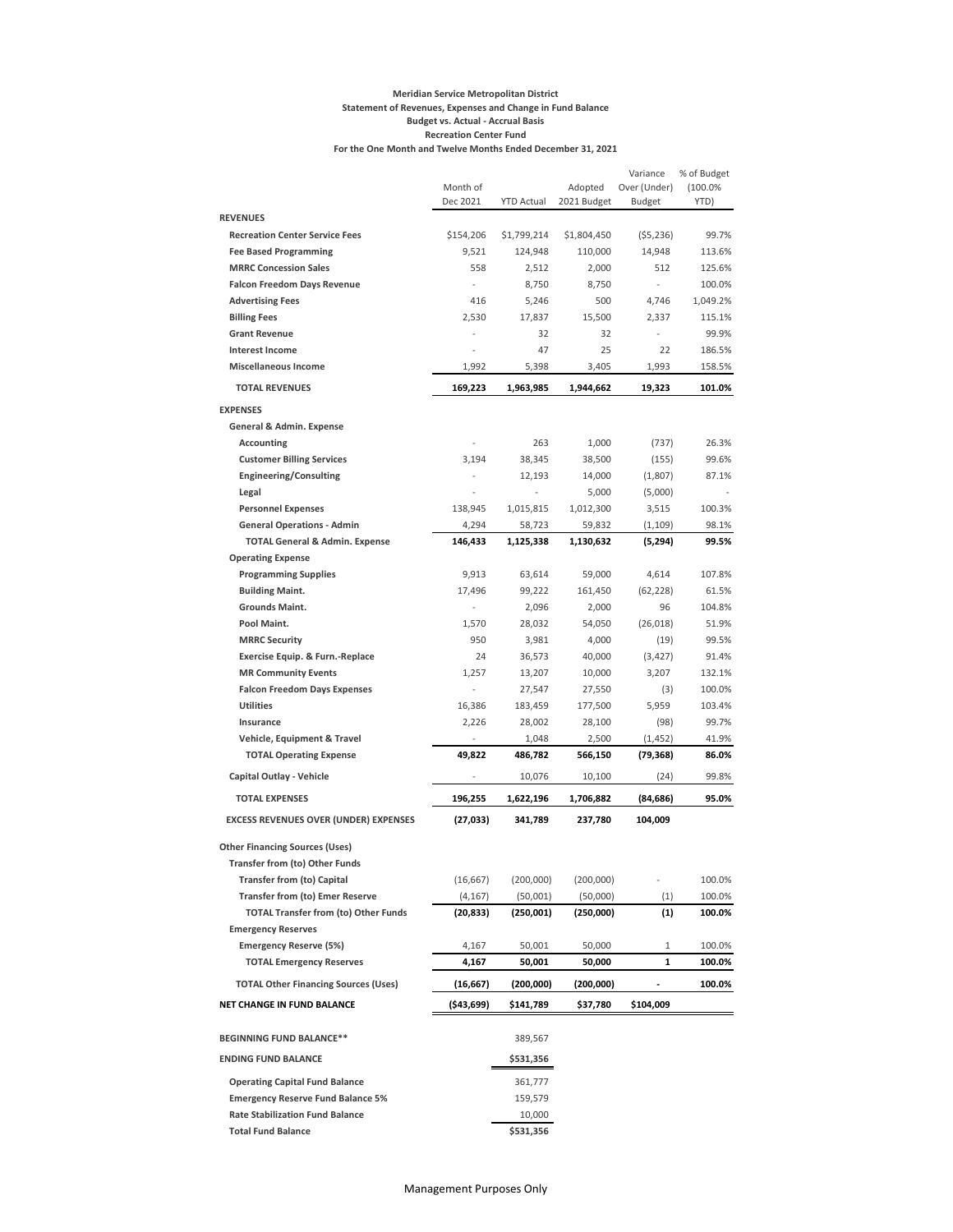#### **Meridian Service Metropolitan District Statement of Revenues, Expenses and Change in Fund Balance Budget vs. Actual - Accrual Basis Capital Fund**

**For the One Month and Twelve Months Ended December 31, 2021**

|                                                                               |               |                      |                          | Variance                     |             |
|-------------------------------------------------------------------------------|---------------|----------------------|--------------------------|------------------------------|-------------|
|                                                                               |               |                      |                          | Over                         | % of Budget |
|                                                                               | Month of Dec  |                      | Adopted 2021             | (Under)                      | (100.0%     |
|                                                                               | 2021          | <b>YTD Actual</b>    | <b>Budget</b>            | Budget                       | YTD)        |
| <b>REVENUES</b>                                                               |               |                      |                          |                              |             |
| IGA Shared Water Cost Reimb.                                                  |               | \$4,923              | \$284                    | \$4,639                      | 1,733.5%    |
| <b>IGA Shared Sewer Cost Reimb.</b>                                           |               | 72,000               | 144,000                  | (72,000)                     | 50.0%       |
| <b>Grant Revenue</b>                                                          | ä,            |                      | 25,000                   | (25,000)                     |             |
| <b>Interest Income</b>                                                        | 783           | 3,158                | 2,050                    | 1,108                        | 154.0%      |
| <b>TOTAL REVENUES</b>                                                         | 783           | 80,081               | 171,334                  | (91, 253)                    | 46.7%       |
| <b>EXPENSES</b>                                                               |               |                      |                          |                              |             |
| <b>Capital Expense - Other</b>                                                |               |                      |                          |                              |             |
| <b>Build-Out CIP &amp; Funding Plan</b>                                       |               | 116,292              | 116,300                  | (8)                          | 100.0%      |
| <b>TOTAL Capital Expense - Other</b>                                          |               | 116,292              | 116,301                  | (8)                          | 100.0%      |
| Capital Expense P&G Fund 15                                                   |               |                      |                          |                              |             |
| 3rd Const & Acq-Winding Walk                                                  |               | 300,000              | 300,000                  |                              | 100.0%      |
| <b>TOTAL Capital Expense P&amp;G Fund 15</b>                                  |               | 300,000              | 300,000                  | $\overline{\phantom{a}}$     | 100.0%      |
|                                                                               |               |                      |                          |                              |             |
| <b>Capital Expense MRRC Fund 16</b>                                           |               |                      |                          |                              |             |
| <b>Lobby Remodel</b>                                                          |               | 11,647               | 13,000                   | (1, 353)                     | 89.6%       |
| <b>TOTAL Capital Expense MRRC Fund 16</b>                                     |               | 11,647               | 13,000                   | (1, 353)                     | 89.6%       |
| <b>Capital Expense Water Fund 40</b>                                          |               |                      |                          |                              |             |
| <b>Guthrie Well Area B &amp; Line Exp</b>                                     |               | 113                  | 115                      | (3)                          | 97.8%       |
| <b>Expand Filter Plant &amp; Bldg</b>                                         |               | 18,955               | 19,000                   | (45)                         | 99.8%       |
| Purchase WHMD 2.0 MG Water Tank                                               | 300,000       | 300,000              |                          | 300,000                      |             |
| Well Site No. 5, 7 & 8                                                        | 6,444         | 3,029,213            | 3,500,000                | (470,787)                    | 86.5%       |
| <b>Eastonville Raw Water Pipeline</b>                                         |               | 404,165              | 404,000                  | 165                          | 100.0%      |
| <b>Water Rights</b>                                                           | 39,198        | 126,749              | 40,000                   | 86,749                       | 316.9%      |
| <b>TOTAL Capital Expense Water Fund 40</b>                                    | 345,643       | 3,879,195            | 3,963,115                | (83,920)                     | 97.9%       |
| <b>Capital Expense Sewer Fund 50</b>                                          |               |                      |                          |                              |             |
| <b>Woodmen Hills Sewer Bypass</b>                                             | (4,982)       | 501,158              | 810,000                  | (308,842)                    | 61.9%       |
| 2021 Lift Station Improvements                                                |               | 5,240                | 6,000                    | (760)                        | 87.3%       |
| <b>Loan Cost of issuance</b>                                                  | 115,785       | 115,785              | $\overline{\phantom{a}}$ | 115,785                      | $\sim$      |
| <b>TOTAL Capital Expense Sewer Fund 50</b>                                    | 110,803       | 622,182              | 815,999                  | (193,817)                    | 76.2%       |
| <b>TOTAL EXPENSES</b>                                                         | 456,446       | 4,929,316            | 5,208,415                | (279,098)                    | 94.6%       |
| <b>EXCESS REVENUES OVER (UNDER) EXPENSES</b>                                  | (455,662)     | (4,849,236)          | (5,037,081)              | 187,845                      |             |
|                                                                               |               |                      |                          |                              |             |
| <b>Other Financing Sources (Uses)</b>                                         |               |                      |                          |                              |             |
| <b>Transfer from (to) Other Funds</b><br><b>Contributions to Other Gov'ts</b> |               |                      | (73, 492)                |                              | 100.0%      |
|                                                                               | 25,000        | (73, 492)<br>300,000 |                          |                              |             |
| <b>Transfer from (to) P&amp;G Fund</b>                                        |               |                      | 300,000                  |                              | 100.0%      |
| <b>Transfer from (to) Rec Fund</b><br><b>Transfer from (to) Capital</b>       | 16,667        | 200,000              | 200,000                  |                              | 100.0%      |
|                                                                               | (1,877,536)   |                      |                          |                              |             |
| <b>Transfer from (to) Water Fund</b>                                          | 166,667       | 2,000,000            | 2,000,000                |                              | 100.0%      |
| <b>Transfer from (to) Sewer Fund</b>                                          | 65,417        | 785,000              | 785,000                  | ٠                            | 100.0%      |
| <b>TOTAL Transfer from (to) Other Funds</b>                                   | (1,603,786)   | 3,211,508            | 3,211,508                | $\qquad \qquad \blacksquare$ | 100.0%      |
| <b>TOTAL Other Financing Sources (Uses)</b>                                   | (1,603,786)   | 3,211,508            | 3,211,508                |                              | 100.0%      |
| <b>NET CHANGE IN FUND BALANCE</b>                                             | (\$2,059,449) | (51,637,728)         | (\$1,825,574)            | \$187,846                    |             |
| <b>BEGINNING FUND BALANCE**</b>                                               |               | 7,370,289            |                          |                              |             |
| <b>ENDING FUND BALANCE</b>                                                    |               | \$5,732,561          |                          |                              |             |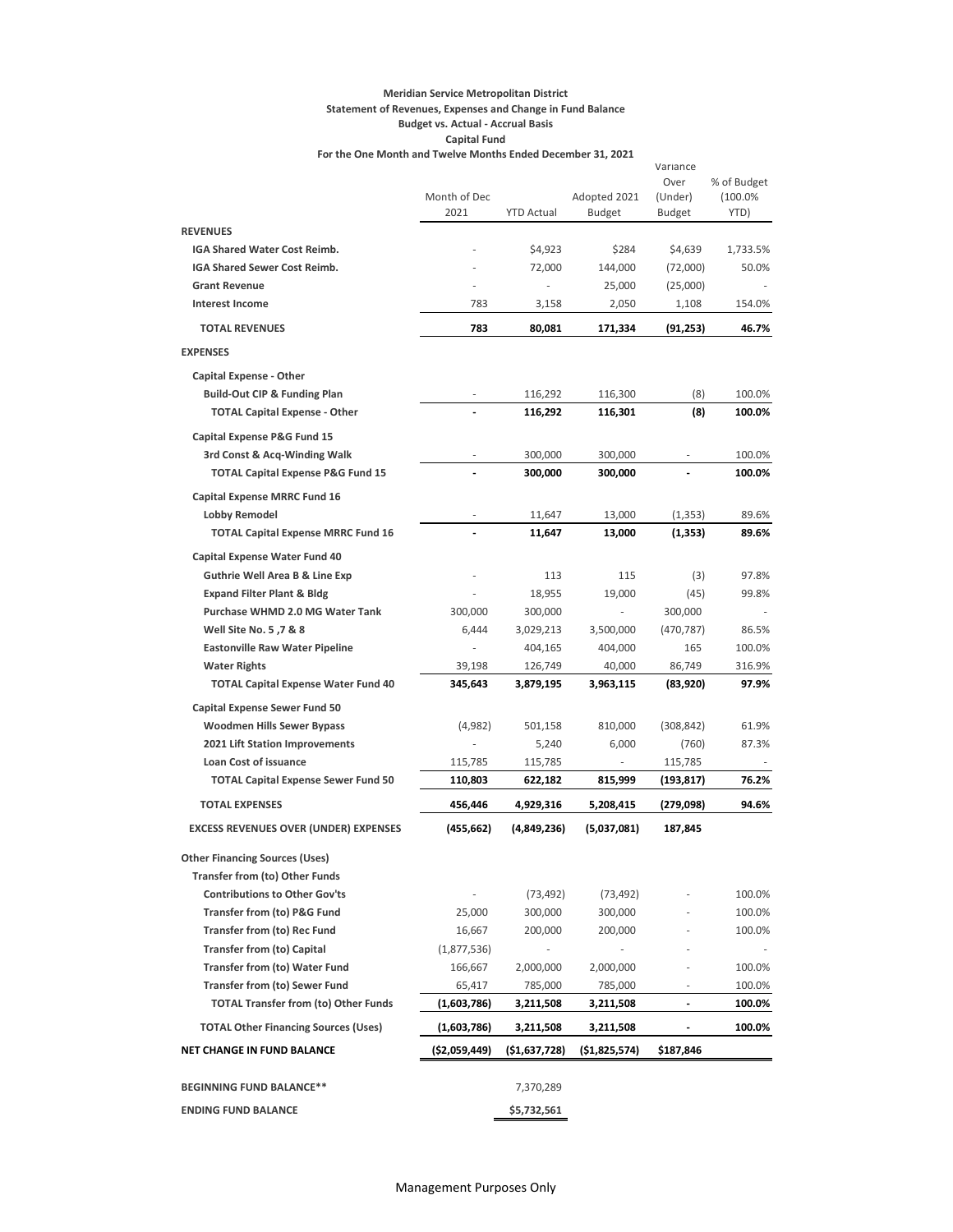#### **Meridian Service Metropolitan District Statement of Revenues, Expenses and Change in Fund Balance Budget vs. Actual - Accrual Basis Water Fund For the One Month and Twelve Months Ended December 31, 2021**

|                                                       |                          |                   |                    | Variance          | % of Budget      |
|-------------------------------------------------------|--------------------------|-------------------|--------------------|-------------------|------------------|
|                                                       | Month of                 |                   | Adopted            | Over (Under)      | (100.0%          |
|                                                       | Dec 2021                 | <b>YTD Actual</b> | 2021 Budget        | <b>Budget</b>     | YTD)             |
| <b>REVENUES</b>                                       |                          |                   |                    |                   |                  |
| <b>Water Service Fees - Res.</b>                      | \$175,545                | \$2,568,898       | \$2,517,000        | \$51,898          | 102.1%           |
| Water Service Fees - Comm.<br><b>Meter Set Fees</b>   | 15,466<br>17,060         | 139,100           | 138,300<br>100,000 | 800               | 100.6%           |
|                                                       | 9,017                    | 158,850           |                    | 58,850            | 158.8%<br>99.7%  |
| Irrigation                                            |                          | 241,834           | 242,550            | (716)             |                  |
| <b>UB - Water Adjustments</b>                         |                          | (1, 917)          | (2,000)            | 83                | 95.8%            |
| IGA Shared Water Cost Reimb.                          |                          | 7,676             | 15,000             | (7, 324)          | 51.2%            |
| <b>Billing Fees</b>                                   | 2,755                    | 18,062            | 15,500             | 2,562             | 116.5%<br>100.0% |
| <b>Development Inspection Fees</b>                    | $\overline{\phantom{a}}$ | 34,813            | 34,813             | (1)               |                  |
| <b>Interest Income</b><br><b>Miscellaneous Income</b> |                          | 63<br>6,845       |                    | 63                |                  |
|                                                       | 2,723                    |                   | 3,990              | 2,855             | 171.6%           |
| <b>TOTAL REVENUES</b>                                 | 222,566                  | 3,174,226         | 3,065,153          | 109,073           | 103.6%           |
| <b>EXPENSES</b>                                       |                          |                   |                    |                   |                  |
| General & Admin. Expense                              |                          |                   |                    |                   |                  |
| Accounting                                            |                          | 359               | 1,000              | (641)             | 35.9%            |
| <b>Customer Billing Services</b>                      | 4,321                    | 51,879            | 50,000             | 1,879             | 103.8%           |
| <b>Engineering/Consulting</b>                         | 2,279                    | 107,621           | 118,000            | (10, 379)         | 91.2%            |
| Legal                                                 | 1,741                    | 27,294            | 22,000             | 5,294             | 124.1%           |
| <b>Personnel Expenses</b>                             | 56,256                   | 380,276           | 410,541            | (30, 265)         | 92.6%            |
| <b>General Operations - Admin</b>                     | 903                      | 26,730            | 38,750             | (12,020)          | 69.0%            |
| <b>TOTAL General &amp; Admin. Expense</b>             | 65,500                   | 594,159           | 640,291            | (46, 132)         | 92.8%            |
| <b>Operating Expense</b>                              |                          |                   |                    |                   |                  |
| <b>Water Operations General</b>                       | 3,601                    | 51,385            | 51,000             | 385               | 100.8%           |
| <b>Raw Water Operations</b>                           | 2,818                    | 115,652           | 134,000            | (18, 348)         | 86.3%            |
| <b>Water Treatment Operations</b>                     | 9,050                    | 68,817            | 67,000             | 1,817             | 102.7%           |
| <b>Water Distribution Operations</b>                  | 34,976                   | 104,713           | 79,100             | 25,613            | 132.4%           |
| <b>Non-Potable Water Operations</b>                   |                          | 14,132            | 24,000             | (9,868)           | 58.9%            |
| <b>Utilities</b>                                      | 31,551                   | 514,662           | 499,700            | 14,962            | 103.0%           |
| Insurance                                             | 3,044                    | 38,629            | 38,650             | (21)              | 99.9%            |
| Vehicle, Equipment & Travel                           | 478                      | 8,493             | 12,005             | (3, 512)          | 70.7%            |
| <b>TOTAL Operating Expense</b>                        | 85,518                   | 916,483           | 905,455            | 11,028            | 101.2%           |
| Capital Outlay - Vehicle                              |                          | 40,942            | 41,000             | (58)              | 99.9%            |
|                                                       |                          |                   |                    |                   |                  |
| <b>TOTAL EXPENSES</b>                                 | 151,018                  | 1,551,585         | 1,586,746          | (35, 161)         | 97.8%            |
| <b>EXCESS REVENUES OVER (UNDER) EXPENSES</b>          | 71,548                   | 1,622,641         | 1,478,407          | 144,234           |                  |
| <b>Other Financing Sources (Uses)</b>                 |                          |                   |                    |                   |                  |
| Tap & Transfers from (to) Other Funds                 |                          |                   |                    |                   |                  |
| <b>Tap Fees Received</b>                              | 255,500                  | 2,264,250         | 2,167,250          | 97,000            | 104.5%           |
| <b>Tap Fees Transferred to MRMD</b>                   | (310,000)                | (1,982,250)       | (1,892,500)        | (89, 750)         | 104.7%           |
| <b>Transfer from (to) Capital</b>                     | (166, 667)               | (2,000,000)       | (2,000,000)        |                   | 100.0%           |
| <b>Transfer from (to) Emer Reserve</b>                | (24, 167)                | (290,001)         | (290,000)          | $\left( 1\right)$ | 100.0%           |
| <b>Transfer from (to) Rate Stabil</b>                 | 3,333                    | 40,000            | 40,000             |                   | 100.0%           |
| TOTAL Tap & Transfers from (to) Other Fund            | (242,000)                | (1,968,001)       | (1,975,250)        | 7,249             | 99.6%            |
| <b>Emergency Reserves</b>                             |                          |                   |                    |                   |                  |
| <b>Emergency Reserve (5%)</b>                         | 859,484                  | 290,001           | 290,000            | 1                 | 100.0%           |
| <b>Rate Stabilization Reserve</b>                     | (3, 333)                 | (40,000)          | (40,000)           |                   | 100.0%           |
| <b>TOTAL Emergency Reserves</b>                       | 856,150                  | 250,001           | 250,000            | 1                 | 100.0%           |
| <b>TOTAL Other Financing Sources (Uses)</b>           | 614,150                  | (1,718,000)       | (1,725,250)        | 7,250             | 99.6%            |
| NET CHANGE IN FUND BALANCE                            | \$685,699                | $($ \$95,359)     | (\$246,843)        | \$151,484         |                  |
|                                                       |                          |                   |                    |                   |                  |
| <b>BEGINNING FUND BALANCE**</b>                       |                          | 2,413,336         |                    |                   |                  |
| <b>ENDING FUND BALANCE</b>                            |                          | \$2,317,977       |                    |                   |                  |
| <b>Operating Capital Fund Balance</b>                 |                          | 1,012,223         |                    |                   |                  |
| <b>Emergency Reserve Fund Balance 5%</b>              |                          | 1,005,754         |                    |                   |                  |
| <b>Rate Stabilization Fund Balance</b>                |                          | 300,000           |                    |                   |                  |
| <b>Total Fund Balance</b>                             |                          | \$2,317,977       |                    |                   |                  |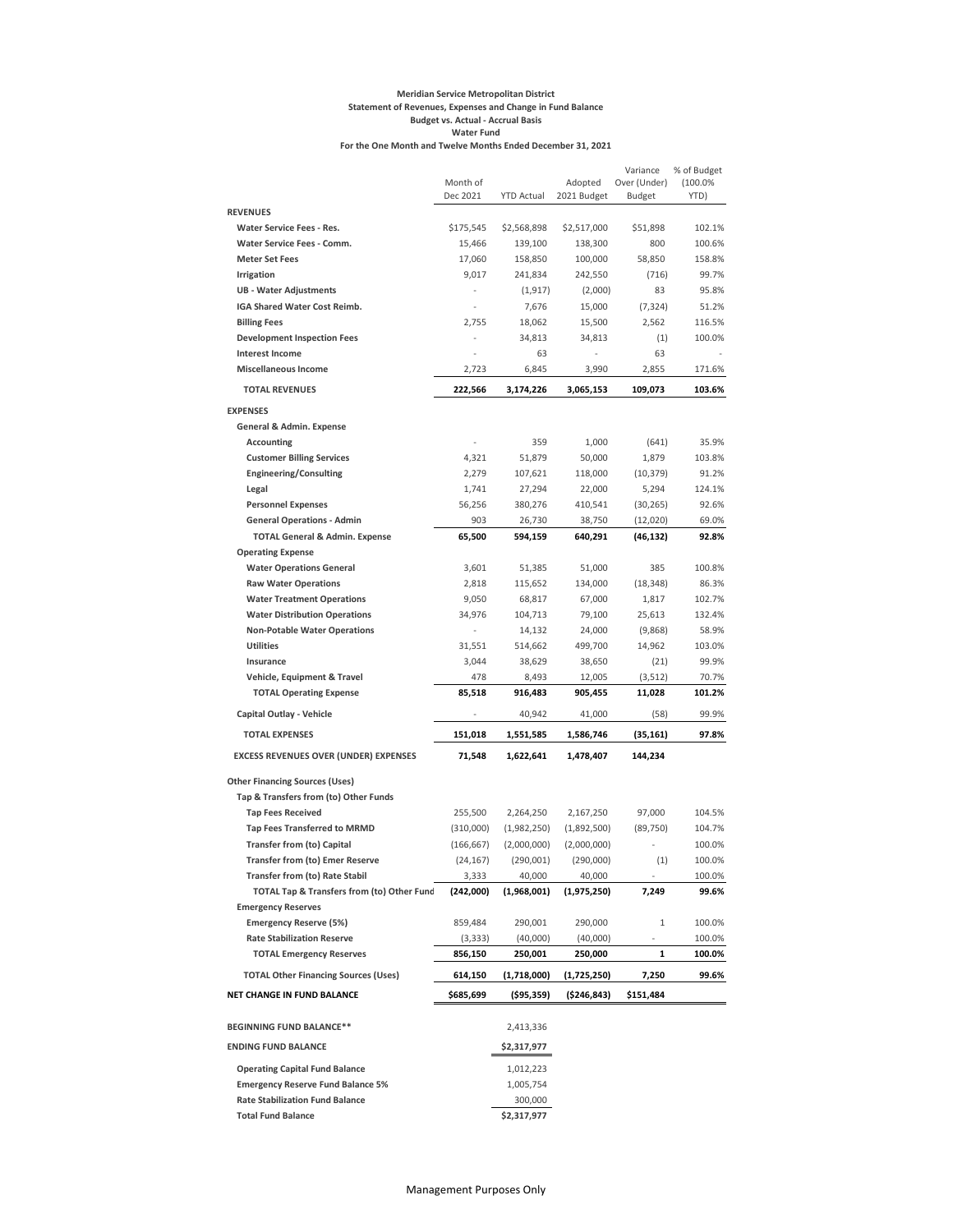#### **Meridian Service Metropolitan District Statement of Revenues, Expenses and Change in Fund Balance Budget vs. Actual - Accrual Basis Sewer Fund For the One Month and Twelve Months Ended December 31, 2021**

|                                                                            |                      |                     |                     | Variance       | % of Budget      |
|----------------------------------------------------------------------------|----------------------|---------------------|---------------------|----------------|------------------|
|                                                                            | Month of<br>Dec 2021 |                     | Adopted             | Over (Under)   | (100.0%          |
|                                                                            |                      | <b>YTD Actual</b>   | 2021 Budget         | <b>Budget</b>  | YTD)             |
| <b>REVENUES</b>                                                            |                      |                     |                     |                |                  |
| Sewer Fees - Res.                                                          | \$146,531            | \$1,710,533         | \$1,718,350         | (57, 817)      | 99.5%            |
| Sewer Fees - Comm.                                                         | 5,725                | 31,449              | 35,000              | (3,551)        | 89.9%            |
| <b>Sterling Ranch Revenue</b>                                              |                      | 1,402,640           | 1,402,640           |                | 100.0%           |
| IGA Shared Sewer Cost Reimb.                                               |                      | 68,815              | 85,000              | (16, 185)      | 81.0%            |
| <b>Billing Fees</b>                                                        | 2,755                | 18,062              | 15,500              | 2,562          | 116.5%           |
| <b>Development Inspection Fees</b>                                         |                      | 34,813              | 34,813              | (1)            | 100.0%           |
| <b>Interest Income</b><br><b>Miscellaneous Income</b>                      | 27                   | 56,548              | 56,500              | 48             | 100.1%           |
|                                                                            | 1,935                | 6,269               | 4,335               | 1,934          | 144.6%           |
| <b>TOTAL REVENUES</b>                                                      | 156,972              | 3,329,129           | 3,352,138           | (23,009)       | 99.3%            |
| <b>EXPENSES</b>                                                            |                      |                     |                     |                |                  |
| General & Admin. Expense                                                   |                      |                     |                     |                |                  |
| Accounting                                                                 |                      | 255                 | 1,000               | (745)          | 25.5%            |
| <b>Customer Billing Services</b>                                           | 3,131                | 37,593              | 37,000              | 593            | 101.6%           |
| <b>Engineering/Consulting</b>                                              | 1,710                | 88,251              | 74,250              | 14,001         | 118.9%           |
| Legal                                                                      | 3,411                | 395,532             | 382,250             | 13,282         | 103.5%           |
| <b>Personnel Expenses</b>                                                  | 66,606               | 424,622             | 484,175             | (59, 553)      | 87.7%            |
| <b>General Operations - Admin</b>                                          | 965                  | 27,640              | 43,325              | (15,685)       | 63.8%            |
| <b>TOTAL General &amp; Admin. Expense</b>                                  | 75,823               | 973,892             | 1,022,000           | (48, 108)      | 95.3%            |
| <b>Operating Expense</b>                                                   |                      |                     |                     |                |                  |
| <b>Sewer Operations</b>                                                    | 52,326               | 426,334             | 464,900             | (38, 566)      | 91.7%            |
| <b>Lift Station Operations</b>                                             | 12,013               | 117,857             | 175,000             | (57, 143)      | 67.3%            |
| <b>Lift Station Operations-Shared</b>                                      | 8,631                | 128,036             | 131,100             | (3,064)        | 97.7%            |
| <b>Utilities</b>                                                           | 380                  | 4,158               | 4,300               | (142)          | 96.7%            |
| Insurance                                                                  | 2,163                | 27,202              | 27,276              | (74)           | 99.7%            |
| Vehicle, Equipment & Travel                                                | 1,668                | 17,911              | 17,000              | 911            | 105.4%           |
| <b>TOTAL Operating Expense</b>                                             | 77,180               | 721,497             | 819,576             | (98, 079)      | 88.0%            |
| Capital Outlay - Vehicle                                                   |                      | 10,076              | 36,500              | (26, 424)      | 27.6%            |
| <b>TOTAL EXPENSES</b>                                                      | 153,003              | 1,705,465           | 1,878,076           | (172,611)      | 90.8%            |
| <b>EXCESS REVENUES OVER (UNDER) EXPENSES</b>                               | 3,969                | 1,623,664           | 1,474,062           | 149,602        |                  |
| <b>Other Financing Sources (Uses)</b>                                      |                      |                     |                     |                |                  |
| Tap & Transfers from (to) Other Funds                                      |                      |                     |                     |                |                  |
| <b>Tap Fees Received</b>                                                   | 237,500              | 2,246,250           | 2,167,250           | 79,000         | 103.6%           |
| <b>Tap Fees Transferred to MRMD</b>                                        | (310,000)            | (1,982,250)         | (1,892,500)         | (89, 750)      | 104.7%           |
| <b>Transfer from (to) Capital</b>                                          | (65, 417)            | (785,000)           | (785,000)           |                | 100.0%           |
| <b>Transfer from (to) Emer Reserve</b>                                     | (18, 750)            | (225,000)           | (225,000)           | ÷,             | 100.0%           |
| Transfer from (to) Emer. (\$2)                                             |                      |                     |                     |                | 100.7%           |
| <b>Transfer from (to) Rate Stabil</b>                                      | (6, 210)<br>2,083    | (72, 566)<br>25,000 | (72, 048)<br>25,000 | (518)<br>÷,    | 100.0%           |
|                                                                            |                      |                     |                     |                | 101.4%           |
| TOTAL Tap & Transfers from (to) Other Fun                                  | (160, 793)           | (793,566)           | (782,298)           | (11,268)       |                  |
| <b>Emergency Reserves</b><br><b>Emergency Reserve (5%)</b>                 |                      |                     |                     | $\blacksquare$ | 100.0%           |
|                                                                            | 693,054              | 225,000             | 225,000             | 518            | 100.7%           |
| Emergency Reserve (\$2) - Sewer<br><b>Rate Stabilization Reserve</b>       | 374,125              | 72,566              | 72,048              |                |                  |
| <b>TOTAL Emergency Reserves</b>                                            | (2,083)<br>1,065,096 | (25,000)<br>272,566 | (25,000)<br>272,048 | 518            | 100.0%<br>100.2% |
|                                                                            |                      |                     |                     |                |                  |
| <b>TOTAL Other Financing Sources (Uses)</b>                                | 904,302              | (521,000)           | (510, 250)          | (10,750)       | 102.1%           |
| NET CHANGE IN FUND BALANCE                                                 | \$908,271            | \$1,102,664         | \$963,812           | \$138,852      |                  |
| BEGINNING FUND BALANCE**                                                   |                      | 2,329,450           |                     |                |                  |
| <b>ENDING FUND BALANCE</b>                                                 |                      | \$3,432,114         |                     |                |                  |
|                                                                            |                      |                     |                     |                |                  |
| <b>Operating Capital Fund Balance</b>                                      |                      | 1,925,686           |                     |                |                  |
| <b>Emergency Reserve Fund Balance 5%</b><br>Sewer Reserve Fund Balance \$2 |                      | 786,804             |                     |                |                  |
| <b>Rate Stabilization Fund Balance</b>                                     |                      | 404,624<br>315,000  |                     |                |                  |
|                                                                            |                      |                     |                     |                |                  |
| <b>Total Fund Balance</b>                                                  |                      | \$3,432,114         |                     |                |                  |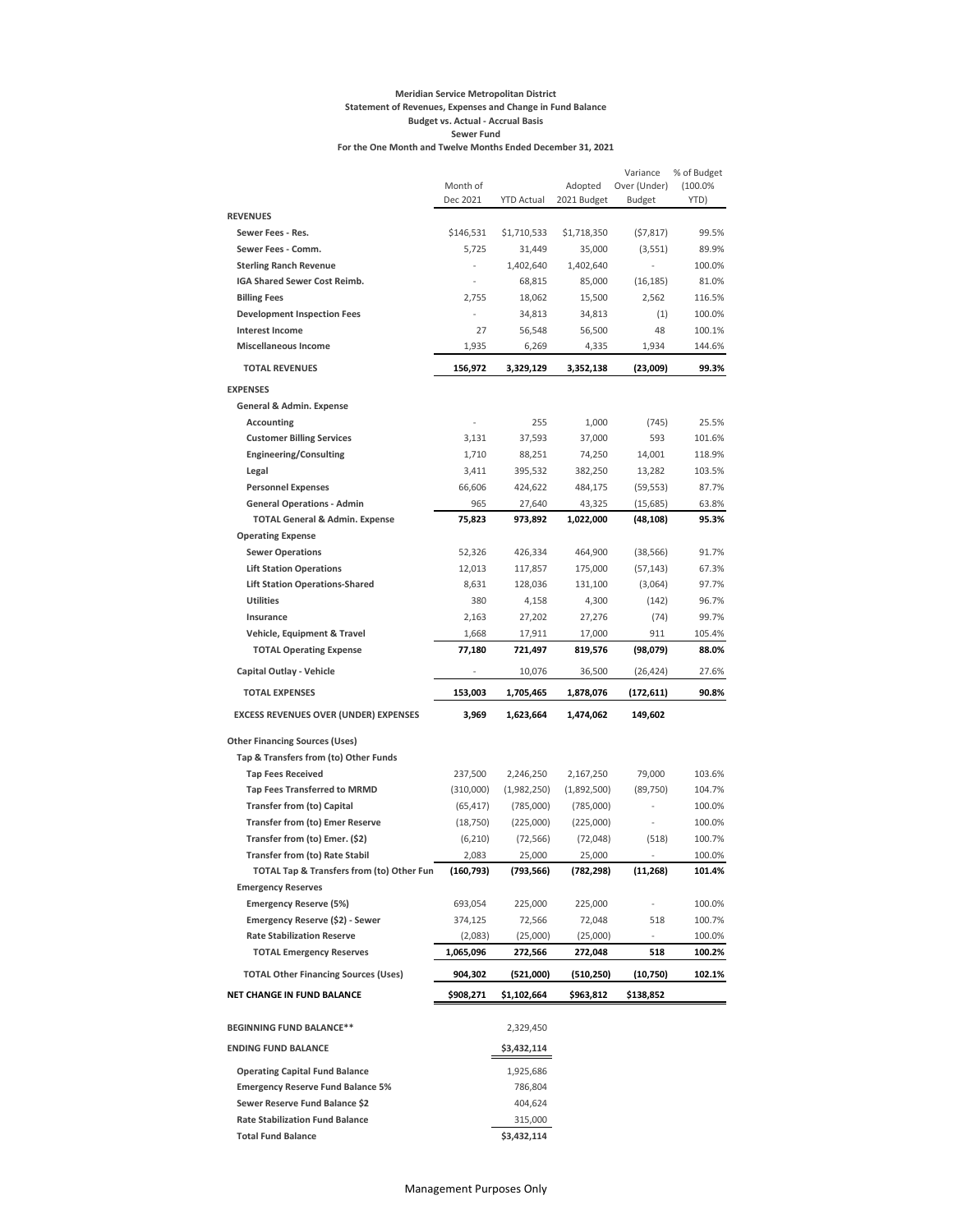#### **Meridian Service Metropolitan District 2022 Tap Report**

|                |           |                 |                              |                                 |       |                        |                     | <b>Meter Amt</b> |                                   |                       |            |
|----------------|-----------|-----------------|------------------------------|---------------------------------|-------|------------------------|---------------------|------------------|-----------------------------------|-----------------------|------------|
| Counts         | Date      | Tap Receipt No. | <b>Service Address</b>       | Filing #                        | Lot # | Builder                | <b>Tap Amt Paid</b> | Paid             | Check No.                         | <b>Monthly Totals</b> |            |
|                | 1/5/2022  |                 | 3494 12681 Windingwalk Dr    | Windingwalk 1                   |       | 203 Campbell Homes     | 19,000.00 \$        |                  | 655.00 Epymnt:P22010402 - 0621066 |                       |            |
|                | 1/5/2022  |                 | 3495 11211 Palmer Peak Pl    | Estates @ Rolling Hills Ranch 1 |       | 15 Campbell Homes      | 19,000.00 \$        |                  | 655.00 Epymnt:P22010402 - 0620994 |                       |            |
| 3              | 1/6/2022  |                 | 3496 9884 Meridian Hills Tr  | Stonebridge 4                   |       | 130 Covington Homes    | 19,000.00 \$        |                  | 655.00 Wire/220106187662          |                       |            |
| $\overline{4}$ | 1/7/2022  |                 | 3497 12661 Granite Ridge Dr  | Stonebridge 4                   |       | 38 Century Communities | 19,000.00 \$        |                  | 655.00 Check #502092              |                       |            |
| 5              | 1/7/2022  |                 | 3498 12653 Granite Ridge Dr  | Stonebridge 4                   |       | 39 Century Communities | 19,000.00 \$        |                  | 655.00 Check #502042              |                       |            |
| 6              | 1/7/2022  |                 | 3499 12739 Enclave Scenic Dr | Stonebridge 4                   |       | 120 Covington Homes    | 19,000.00 \$        |                  | 655.00 Wire/220107100044          |                       |            |
|                | 1/12/2022 |                 | 3500 12677 Windingwalk Dr    | Windingwalk 1                   |       | 204 Campbell Homes     | 19,000.00 \$        |                  | 655.00 EPymnt:P22011102 - 1264141 |                       |            |
| 8              | 1/13/2021 |                 | 3501 9852 Marble Canyon Way  | Stonebridge 4                   |       | 75 Covington Homes     | 19,000.00 \$        |                  | 655.00 Wire/220113127161          |                       |            |
| 9              | 1/19/2022 |                 | 3502 9829 Meridian Hills Tr  | Stonebridge 4                   |       | 188 Campbell Homes     | 19,000.00 \$        |                  | 655.00 Epymnt:P22011802-1796529   |                       |            |
| 10             | 1/20/2022 |                 | 3503 9892 Meridian Hills Tr  | Stonebridge 4                   |       | 131 Covington Homes    | 19,000.00 \$        |                  | 655.00 Wire/220120158068          |                       |            |
| 11             | 1/20/2022 |                 | 3504 9842 Marbe Canyon Way   | Stonebridge 4                   |       | 76 Covington Homes     | 19,000.00 \$        |                  | 655.00 Wire/220120158068          |                       |            |
| 12             | 1/21/2022 |                 | 3505 10493 Summer Ridge Dr   | Rolling Hills Ranch 1           |       | 30 Century Communities | 19,000.00 \$        |                  | 655.00 Check #00505544            |                       |            |
| 13             | 1/21/2022 |                 | 3506 10481 Summer Ridge Dr   | Rolling Hills Ranch 1           |       | 31 Century Communities | 19,000.00 \$        |                  | 655.00 Check #00505545            |                       |            |
| 14             | 1/21/2022 |                 | 3507 10469 Summer Ridge Dr   | Rolling Hills Ranch 1           |       | 32 Century Communities | 19,000.00 \$        |                  | 655.00 Check #00505546            |                       |            |
| 15             | 1/21/2022 |                 | 3508 10463 Summer Ridge Dr   | Rolling Hills Ranch 1           |       | 33 Century Communities | 19,000.00 \$        |                  | 655.00 Check #00505547            |                       |            |
| 16             | 1/21/2022 |                 | 3509 10451 Summer Ridge Dr   | Rolling Hills Ranch 1           |       | 34 Century Communities | 19,000.00 \$        |                  | 655.00 Check #00505548            |                       |            |
| 17             | 1/21/2022 |                 | 3510 10445 Summer Ridge Dr   | Rolling Hills Ranch 1           |       | 35 Century Communities | 19,000.00 \$        |                  | 655.00 Check #00505549            |                       |            |
| 18             | 1/21/2022 |                 | 3511 11360 Palmer Peak Pl    | Estates @ Rolling Hills Ranch 1 |       | 8 Campbell Homes       | 19,000.00 \$        |                  | 655.00 Epymnt: P22012002-2104519  |                       |            |
| 19             | 1/24/2022 |                 | 3512 9862 Marble Canyon Way  | Stonebridge 4                   |       | 74 Covington Homes     | 19,000.00 \$        |                  | 655.00 Wire/220124158403          |                       | 19 January |

 $\overline{\phantom{0}}$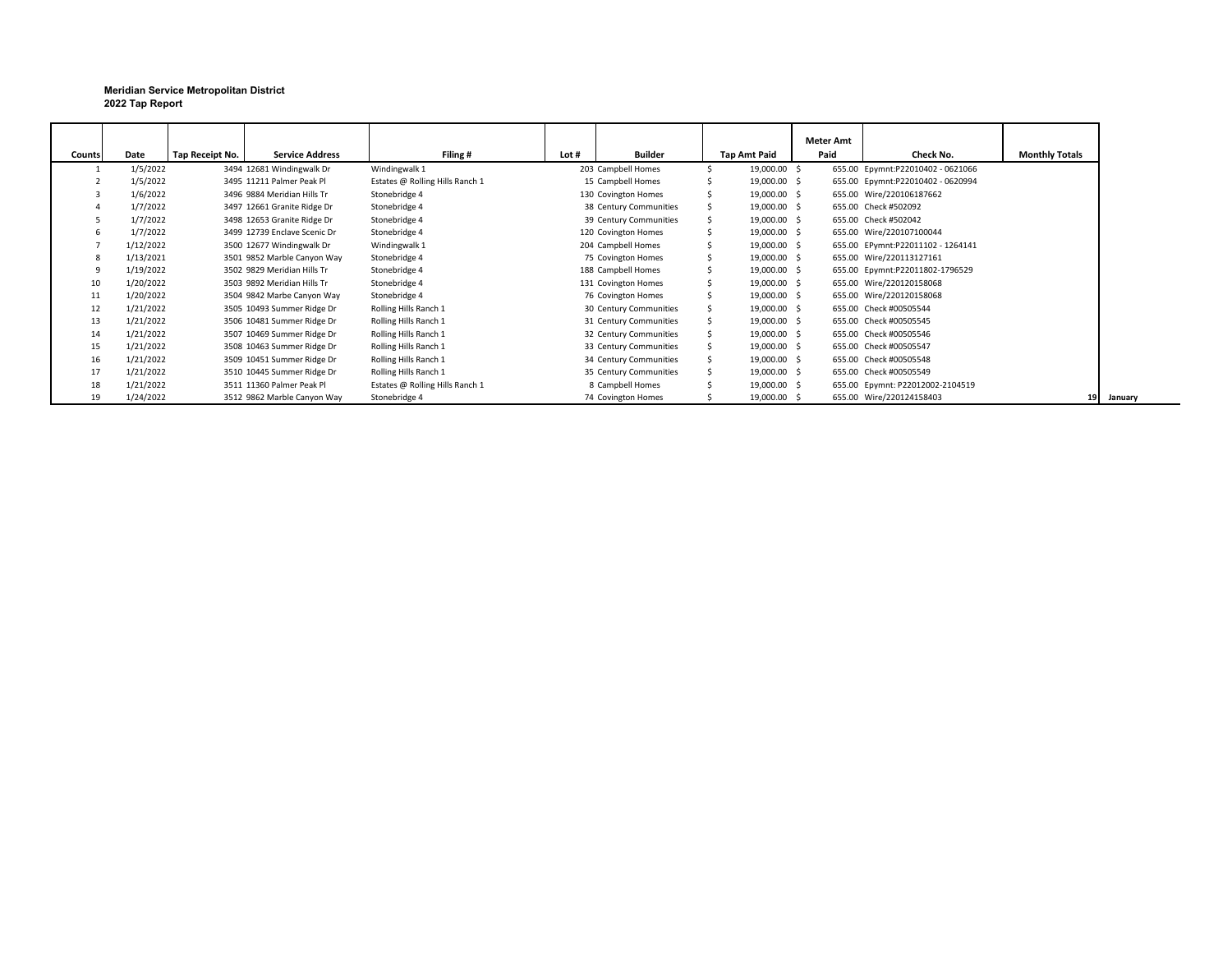#### **Meridian Service Metropolitan District 2022 Tap and Meter Set Additional Fees Collected**

|                                       | Tap            |                               |              |                         | Meter Set |               | Tap Fee Paid Fee Paid At Additional Tap Fees Additional Meter Set         |                  | <b>Total Additional</b>                              |  |                      |  |  |  |               |
|---------------------------------------|----------------|-------------------------------|--------------|-------------------------|-----------|---------------|---------------------------------------------------------------------------|------------------|------------------------------------------------------|--|----------------------|--|--|--|---------------|
| (Initial) Tap<br><b>Purchase Date</b> | Receipt<br>No. | <b>Service Address</b>        | Builder      | At Time of<br>Purchase  | Purchase  | Schedule)     | Time of Due (Per Current Fee Fee Due (Per Current<br><b>Fee Schedule)</b> | <b>Date Paid</b> | <b>Amount Collected</b><br><b>Prior to Meter Set</b> |  |                      |  |  |  |               |
| 8/30/2018                             |                | 2579 12963 Stone Valley Dr    | Campbell     | \$15,000.00 \$540.00 \$ |           | 4.000.00 \$   | 115.00                                                                    | 1/13/2022 \$     | 4.115.00                                             |  |                      |  |  |  |               |
| 6/12/2020                             |                | 3076 9793 Fairway Glen Dr     | Campbell     | \$17,000.00 \$600.00 \$ |           | $2.000.00$ \$ | 55.00                                                                     | 1/20/2022 \$     | 2,055.00                                             |  |                      |  |  |  |               |
| 12/18/2020                            |                | 3233 12658 Windingwalk Dr     | Campbell     | \$17,000.00 \$600.00 \$ |           | $2,000.00$ \$ | 55.00                                                                     | 1/20/2022 \$     | 2,055.00                                             |  |                      |  |  |  |               |
| 11/24/2020                            |                | 3208 12571 Granite Springs Pl | Century Comm | \$17,000.00 \$600.00 \$ |           | $2,000.00$ \$ | 55.00                                                                     | 1/21/2022 \$     |                                                      |  | 2,055.00 \$10,280.00 |  |  |  | <b>Jan-22</b> |